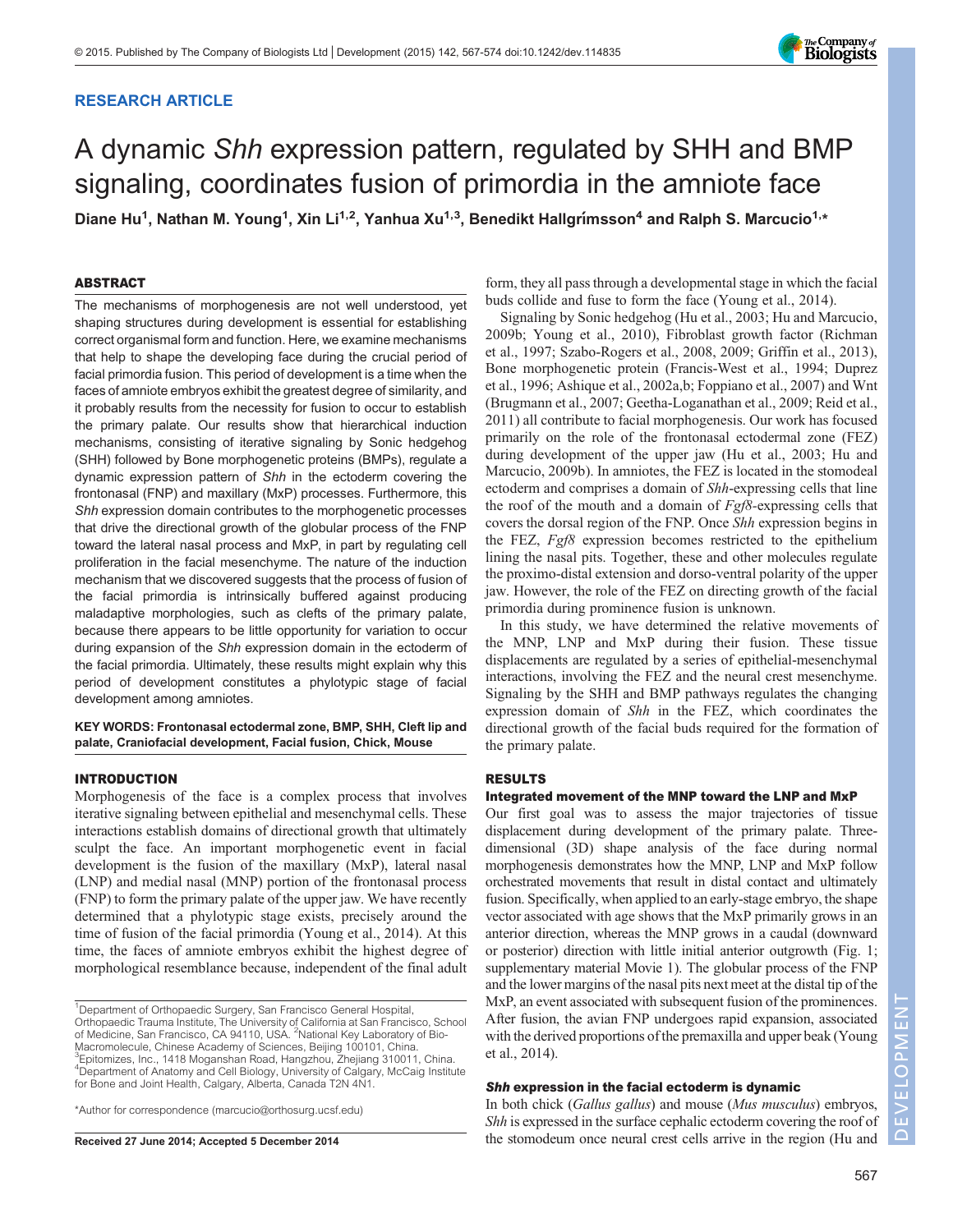<span id="page-1-0"></span>

Fig. 1. Shape changes during morphogenesis of the upper jaw primordia. We performed a 3D morphometric analysis of facial shape changes during primary palate morphogenesis in the chicken. We applied homologous landmarks (n=20) to the embryonic craniofacial region ([Young et al., 2014\)](#page-7-0), performed a Procrustes superimposition to remove the effects of scale and orientation, and regressed the individual  $(n=17)$  shape coordinates against developmental age (hours of incubation) ( $r^2$ =0.919, explaining 81.1% total shape variation). To visualize shape changes associated with age, we next applied the associated shape-age vector to a representative 3D model of an early stage (84 h) embryo, and projected it to 160 h of development (i.e. +76 h). External surfaces associated with the FNP (blue) and MxP (red) were colorcoded to enhance visualization and facilitate interpretation (see supplementary material Movie 1). Relative shape changes associated with increasing age include greater anterior projection of the FNP and maxillary, and a caudal (posterior) movement of the FNP. The relative narrowing and closer approximation of the nasal pits is partially due to the growth of surrounding tissues, i.e. the pits move less relative to the surrounding tissues such as the eyes, resulting in a shape in which they are closer together. The sum effect of these movements is for the maxillary and the globular process of the FNP approximating, contacting and then fusing at their distal margins to form an integrated primary palate and upper beak.

[Marcucio, 2012](#page-7-0)). The *Shh* expression domain initially forms a boundary with ectodermal cells expressing Fgf8, but, once Shh is expressed, Fgf8 is quickly downregulated and transcripts are restricted to the ectoderm of the nasal pits [\(Hu et al., 2003\)](#page-7-0). In chicks, this occurs around Hamburger–Hamilton stages (HH) 20-21, and in mice, this occurs between embryonic day (E) 9.5 and E10.5 [\(Hu and Marcucio, 2009b](#page-7-0)). In both species, after  $Fgf8$  becomes restricted to the nasal pit, the Shh expression domain expands laterally into the maxillary process, the globular process of the FNP and into the nasal pit ([Fig. 2](#page-2-0)A-D, F-I;  $n=12$ ). After fusion, *Shh* expression is only detectable in the roof of the mouth [\(Fig. 2E](#page-2-0), J;  $n=12$ ).

# SHH and BMP signaling work in series to regulate the expansion of Shh

The goal of our work was to assess the molecular mechanism(s) underlying the expansion of Shh expression in the surface ectoderm, and to determine the effect that this changing expression has on morphogenesis of the upper jaw. Our previous research has shown that both SHH and BMP signaling is required for the initial expression and maintenance of Shh expression in the FEZ [\(Foppiano et al., 2007;](#page-6-0) [Hu and Marcucio, 2009a](#page-7-0); [Marcucio et al.,](#page-7-0) [2011](#page-7-0)). Therefore, we wanted to assess the role of these two signaling pathways during expansion of the Shh expression domain.

To test the ability of SHH signaling to regulate Shh expression we performed gain- and loss-of-function experiments in chick

embryos. First, we implanted beads soaked in SHH-N into one side of the FNP of chick embryos at HH 20 and assessed Shh expression 24 h later (∼HH 23/24). Shh expression was strongly upregulated in the globular domain of the FNP on the treated side compared with the untreated side (Fig.  $3A,B$ ;  $n=12$ ), and this was accompanied by increased cell proliferation ([Fig. 3C](#page-3-0)-E). Controls, implanted with beads soaked in BSA showed no change in gene expression [\(Fig. 6](#page-5-0)A;  $n=10$ ). In addition to changes in *Shh* expression, we also observed that Bmp2, 4 and 7 were significantly upregulated in these embryos [[Fig. 3](#page-3-0)F;  $n=8$ ; see also [Hu and Helms \(1999\)](#page-7-0); [Foppiano](#page-6-0) [et al. \(2007](#page-6-0)); [Chong et al. \(2012\)](#page-6-0)].

Next, we electroporated a dominant-negative Ptc (Ptc<sup>ΔLoop2</sup>) into the ectoderm covering one side of the FNP at HH 15 [\(Fig. 4](#page-4-0);  $n=35$ ). We assessed SHH signaling in treated embryos using qPCR, and determined that, 48 h after electroporation (∼HH 23/24), Ptc and Gli1 expression levels were significantly downregulated [\(Fig. 4](#page-4-0)I;  $n=6$ ), as was expression of Shh itself [\(Fig. 4](#page-4-0)I;  $n=8$ ). Control embryos, electroporated with HSP-lacZ ([Fig. 4A](#page-4-0),B), showed no change in gene expression [\(Fig. 4C](#page-4-0); [supplementary material](http://dev.biologists.org/lookup/suppl/doi:10.1242/dev.114835/-/DC1) [Fig. S1\)](http://dev.biologists.org/lookup/suppl/doi:10.1242/dev.114835/-/DC1). The decreased Shh expression on the treated side was apparent by *in situ* hybridization [\(Fig. 4](#page-4-0)D;  $n=21$ ). We observed similar outcomes when we blocked SHH signaling using the antagonist cyclopamine ([supplementary material Fig. S2;](http://dev.biologists.org/lookup/suppl/doi:10.1242/dev.114835/-/DC1)  $n=30$ ), and we did not observe evidence of apoptosis in the mesenchyme after blocking SHH with cyclopamine [\(supplementary material](http://dev.biologists.org/lookup/suppl/doi:10.1242/dev.114835/-/DC1) Fig. S3B, C;  $n=9$ ). Additionally,  $Fgf8$  expression was not restricted to the nasal pits after blocking SHH signaling, thereby suggesting that SHH signaling is required for downregulation of  $Fgf8$ expression across the midline of the FNP [\(Fig. 4E](#page-4-0), F;  $n=9$ ). This agrees with previous publications ([Cordero et al., 2004; Foppiano](#page-6-0) [et al., 2007; Abzhanov et al., 2007\)](#page-6-0). We observed no change in Wnt9b expression compared with normal embryos ([Fig. 4](#page-4-0)G,H;  $n=9$ ). Bmp2 exhibited no change, whereas Bmp4 and Bmp7 were downregulated [\(Fig. 4J](#page-4-0);  $n=6$ ).

As we observed changes in  $Bmp$  expression levels associated with altered *Shh* expression, we wanted to assess the extent to which BMP signaling acts in concert with SHH signaling to regulate the expansion of Shh expression in the facial ectoderm. We blocked BMP signaling by implanting a bead soaked in Noggin protein into the mesenchyme on one side of the FNP of chick embryos at HH ∼15/16. We then examined Shh expression 48 h later. We observed a significant decrease in Shh expression levels ([Fig. 5E](#page-5-0), qPCR;  $n=6$ ). Whole-mount in situ hybridization confirmed that Shh expression was lost in the ectoderm on the treated side of the embryos [\(Fig. 5A](#page-5-0)-C;  $n=9$ ), and there was a lack of outgrowth on that side of the embryo ([Fig. 5](#page-5-0)B,C).

Our data suggest that SHH and BMP signaling work together to regulate the expansion of Shh expression within the facial ectoderm. We next wanted to determine whether SHH and BMP work in parallel or in succession to control expression of Shh in the ectoderm. First, we blocked BMP signaling by implanting a bead soaked in Noggin into one side of the FNP (HH ∼15/16), and 24 h later we implanted a bead soaked in SHH-N. We observed that the Shh expression domain on the experimental side was absent [\(Fig. 5](#page-5-0)D;  $n=32$ ), indicating that, after blocking BMP signaling, SHH was not able to restore the Shh expression pattern in the facial ectoderm. Next, we blocked SHH signaling by electroporating Ptc<sup>∆Loop2</sup> into the ectoderm at HH ~15/16, and 24 h later we placed a bead soaked in BMP4 into the mesenchyme on the experimental side. After 24 h we assessed Shh expression and determined that BMP signaling was able to restore Shh expression in the facial ectoderm (Fig.  $6D$ ;  $n=9$ ).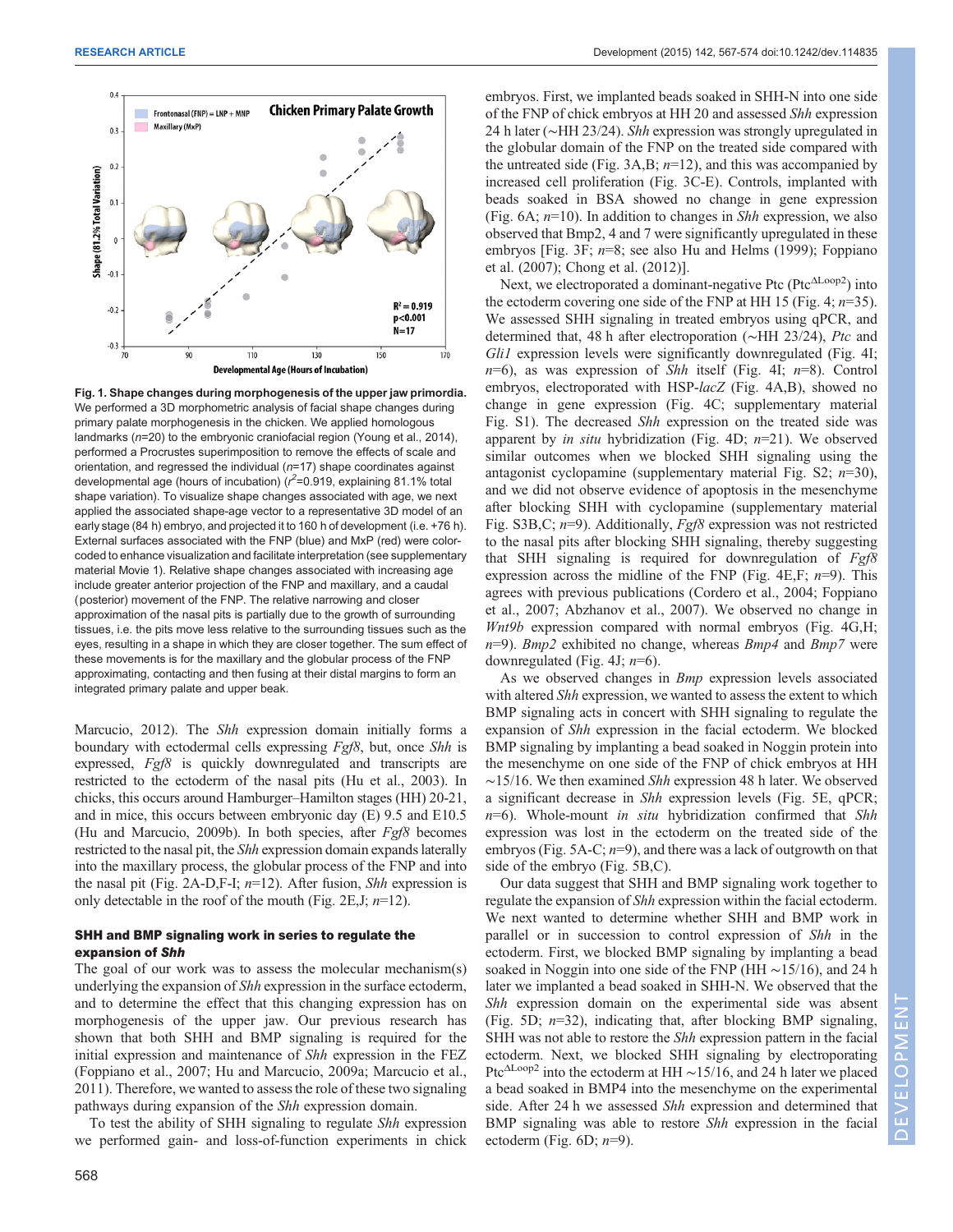<span id="page-2-0"></span>

Fig. 2. Changes in Shh expression during morphogenesis of the upper jaw. (A) At HH 22, Shh expression is restricted to the ectoderm lining the roof of the stomodeum. (B) By HH 25, Shh expression has expanded into ectoderm covering the maxillary process (black arrow) and the globular process of the FNP (red arrow). (C) In lateral view and (D) in sections, expression of Shh in the nasal pit epithelium is also evident at HH 25. (E) By HH 26, Shh expression is restricted to the distal tip of the upper jaw. (F) In E10.5 mice, Shh expression is restricted to two domains in the MNP (black arrows). (G-I) By E11.0, Shh expression has expanded into the nasal pit epithelium (arrows). (J) By E11.5, Shh expression is restricted to paired bilateral expression domains in the distal part of the MNP. Scale bars: 1 mm in A for A-C, in E,F,J; 250 µm in D for D,I; 500 µm in G for G,H.

# SHH signaling directs growth of the facial primordia during fusion of the primary palate

The expansion of the *Shh* expression domain into the globular process and nasal pit epithelium has not been described before, and we wanted to understand the functional significance of the expanded Shh expression domain on facial morphogenesis. We therefore repeated the loss-of-function experiments using PtcΔLoop2 and cyclopamine described above, and allowed embryos to develop to later stages for analysis. In all cases, we observed hypoplasia of the lateral edge of the FNP, a failure of the globular process to contact the lateral nasal and maxillary processes, and a cleft of the primary palate [\(Fig. 7;](#page-5-0)  $n=7$ ; [supplementary material Fig. S4;](http://dev.biologists.org/lookup/suppl/doi:10.1242/dev.114835/-/DC1)  $n=7$ ). The treated side was smaller than the contralateral side [\(Fig. 7B](#page-5-0) versus [Fig. 7](#page-5-0)D), and this hypoplasia was associated with decreased cell proliferation (supplementary material Fig.  $S2E, F; n=8$ ) but not apoptosis [\(supplementary material Fig. S3;](http://dev.biologists.org/lookup/suppl/doi:10.1242/dev.114835/-/DC1)  $n=8$ ).

In addition to the loss-of-function experiments, we also activated SHH signaling in the globular process and assessed the morphological outcomes at later time points. We observed that the direction of growth of the lateral regions of the FNP was altered [\(supplementary material Fig. S5;](http://dev.biologists.org/lookup/suppl/doi:10.1242/dev.114835/-/DC1)  $n=6$ ). Instead of arching laterally to extend and touch the lateral nasal and maxillary processes, the FNP grew rostrally and did not meet with the other facial primordia, and the treated side was longer and broader than the contralateral side. The result of this aberrant growth was the formation of a cleft of the primary palate ([supplementary material Fig. S5;](http://dev.biologists.org/lookup/suppl/doi:10.1242/dev.114835/-/DC1)  $n=6$ ). In this case, the morphological changes were associated with increased cell proliferation and the affected region was larger ([Fig. 3;](#page-3-0)  $n=8$ ).

# **DISCUSSION**

Morphogenesis is a complex process in which 3D shape is generated de novo during embryogenesis. Although many advances have been made regarding the signaling interactions that control histogenesis, how these signaling interactions regulate morphogenesis are not well studied. A recent report indicated that, during morphogenesis of the upper jaw, SHH signaling participates in regulating the balance between proliferation and apoptosis, which is required for proper growth of the facial primordia and for fusion and dissolution of the epithelial seam during fusion of the facial primordia ([Kurosaka et al.,](#page-7-0)

[2014\)](#page-7-0). The entire process of fusion is molecularly complex, and is regulated in part by the interactions of Pbx, Wnt, Irf6 and p63 [\(Thomason et al., 2010](#page-7-0); [Ferretti et al., 2011](#page-6-0)). Here, we focused on the mechanisms that regulate the changing pattern of expression of Shh changes during fusion of the facial primordia. Our results show that an iterative series of signals between the ectoderm and mesenchyme of the face orchestrate the changing expression pattern of Shh in the FEZ. This changing pattern of Shh regulates the morphogenetic movements that lead to the formation of the primary palate by coordinating the shape changes of the MNP, LNP and MxP in order for fusion of the primordia to occur.

### Mechanisms of morphogenesis

The nature of the morphogenetic movements that generate the shape changes during fusion of the primary palate is unknown. Previous models have relied on location of differential zones of proliferation as mediators of shape change and morphogenesis [\(Ede et al., 1975;](#page-6-0) [Wu](#page-7-0) [et al., 2006\)](#page-7-0). Our work here supports a role for changes in proliferation driving the morphogenetic process, but simple changes in the rate or location of proliferating cells is unlikely to underlie all of the directional growth that is observed during facial development. Morphogenesis of epithelially derived structures results from cellular changes that involve shape changes and polarized activities [\(Guillot and Lecuit, 2013\)](#page-7-0). A recent study on hair follicles has shown that movements of epithelial cells, but not cell proliferation, were responsible for shaping the follicle [\(Ahtiainen et al., 2014\)](#page-6-0). The relevance of directed cell behaviors in morphogenesis is not restricted to the epithelium. Studies on the limb have shown that non-directional growth alone is unable to explain the shape changes the limb bud experiences during development. Rather, polarized cell activities, such as cell movement in the mesenchyme, appear to comprise the emergent properties that generate shape ([Boehm et al., 2010](#page-6-0); [Hopyan](#page-7-0) [et al., 2011\)](#page-7-0). Results from work in our laboratory indicate that polarized cellular behaviors associated with cell movement are associated with facial shape [\(Li et al., 2013](#page-7-0)). In a multi-primordia organ like the upper jaw, the influence of these cellular behaviors on interactions among the facial primordia would also contribute to overall jaw morphology [\(Linde-Medina and Newman, 201](#page-7-0)4). Together, these results suggest that cell movements generate forces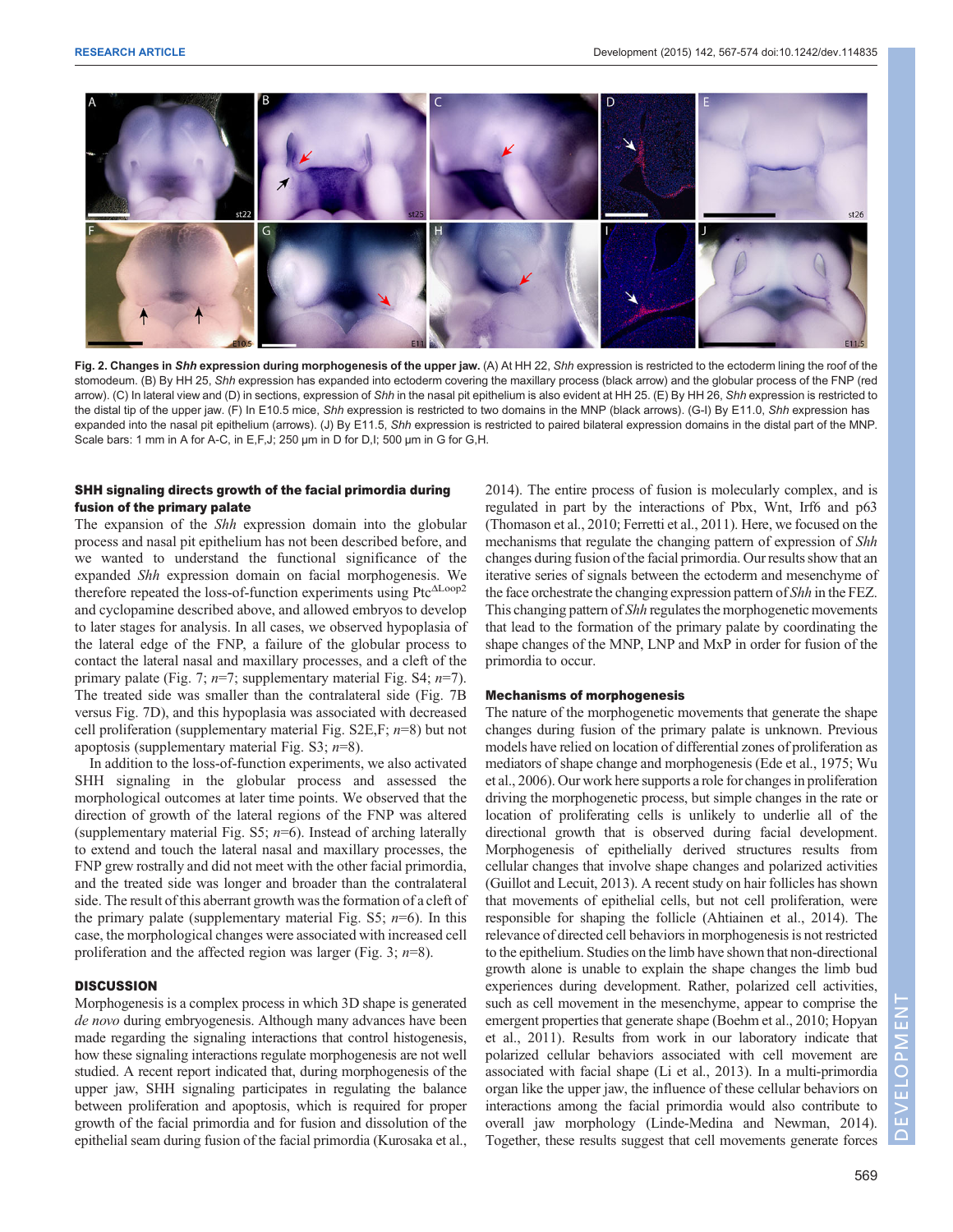<span id="page-3-0"></span>

Fig. 3. Activating the Hh pathway increases Shh expression in the FNP. (A) At HH 25, Shh expression is observed in the FEZ. (B) After treatment with SHH-N, Shh expression is strongly upregulated in the ectoderm covering the globular process on the treated side (red arrow). The asterisk marks the location of the bead. (C) Representative section showing BrdU incorporation on the treated side and (D) on the contralateral side of the same embryo. (E) Cell proliferation is significantly increased on the treated side of the embryo (P<0.05). Error bars indicate s.e.m. (F) After SHH treatment, Bmp2 (P=0.019), Bmp4 (P=0.086) and Bmp7 (P=0.025) were upregulated in the mesenchyme. Error bars indicate s.e.m. Scale bars: 1 mm in A for A,B; 100 µm in C for C,D.

within the mesenchymal tissues that drive morphogenetic processes. Further work is required to directly test this hypothesis in facial morphogenesis.

# SHH and BMP form a signaling loop in the craniofacial complex

SHH and BMP signaling are essential for proper development of the face. BMP signaling is directly or indirectly involved in the

regulation of the onset of Shh expression in the FEZ at HH 20 [\(Foppiano et al., 2007\)](#page-6-0). Subsequently, SHH from the ectoderm appears to regulate the expression patterns of BMPs in the adjacent mesenchyme [\(Hu and Marcucio, 2009b](#page-7-0)). Our data show that, in turn, BMP signaling in combination with SHH itself regulate the expansion of the Shh domain into the epithelium of the nasal pits, maxillary processes and globular processes. However, our experiments do not reveal whether these regulatory interactions are direct. That is, whether SHH directly activates the Bmp4 and Bmp7 loci, and whether BMPs directly activate the Shh locus, are not known. Previously, a bead soaked in SHH protein was shown to activate expression of Bmp4 in the mesenchyme of the FNP ([Hu and](#page-7-0) [Helms, 1999\)](#page-7-0). Moreover, work by other investigators has revealed that Bmp2 has a Gli2 response element that mediates Shh induction of Bmp2 expression in osteoblasts ([Zhao et al., 2006\)](#page-7-0) and in the limb bud ([Vokes et al., 2008\)](#page-7-0). We are currently exploring the transcriptional interactions of these pathways during development of the FNP. Nonetheless, our results contradict previous research in which it was proposed that the ability of Noggin to block BMP signaling was responsible for the regulation of Shh expression in the facial ectoderm ([Ashique et al., 2002a](#page-6-0); [Lana-Elola et al., 2011\)](#page-7-0). These studies did not take into account that the Shh expression domain changes over time and that it eventually occupies new ectodermal regions during the directional growth of upper jaw primordia, a developmental event in which SHH signaling comes to play.

Our data demonstrate that SHH and BMP signaling act in succession to regulate the dynamic expression of Shh in the facial epithelium during morphogenesis. However, variation in SHH and BMP signaling does not appear to alter the positioning of the Shh expression domains. For example, gain-of-function experiments using SHH intensified *Shh* expression in the epithelial domains but did not lead to ectopic Shh expression or an expansion of the primary domain. This suggests that the ectodermal domains that express Shh acquire a competence prior to the onset of Shh expression and that the regulation of the spatio-temporal configuration of Shh expression in the FEZ is separate and distinct from the regulation of the level of Shh expression. For example, Shh expression in the unique domains of ectoderm is probably programmed by tissue-specific regulatory regions within the Shh locus. However, enhancer elements that drive Shh expression in the facial ectoderm remain unknown ([Epstein et al., 1999, 2000;](#page-6-0) [Jeong](#page-7-0) [and Epstein, 2003](#page-7-0); [Jeong et al., 2006, 2008; Marcucio et al., 2011](#page-7-0); [Anderson et al., 2014\)](#page-6-0).

This finding is in contrast to the observed pattern of Shh expression in the rugae (a series of epithelial ridges on the palate), where a Turing-type mechanism of activator-repressor interactions regulates the sequential onset of Shh expression in each rugal domain ([Economou et al., 2012\)](#page-6-0). In the palatal epithelium, ectopic Shh expression is observed when the activator-repressor mechanism is disrupted, as, for example, when a rugal domain is excised, eliminating the inhibitory molecules secreted by these cells. In this scenario, the expression domains arise from emergent inductive processes. If a similar mechanism functioned in the FEZ, then, by changing the steepness of the activator-repressor gradient in gainand loss-of-function experiments, new Shh expression domains would appear, due to altered threshold responses within the ectoderm. Instead, we observed that the *intensity* of Shh expression changed, but the location of the domains remained unaltered. In this case, the inductive mechanisms underlying the new Shh expression domains appear to obey hierarchical principles as previously described ([Salazar-Ciudad et al., 2003\)](#page-7-0).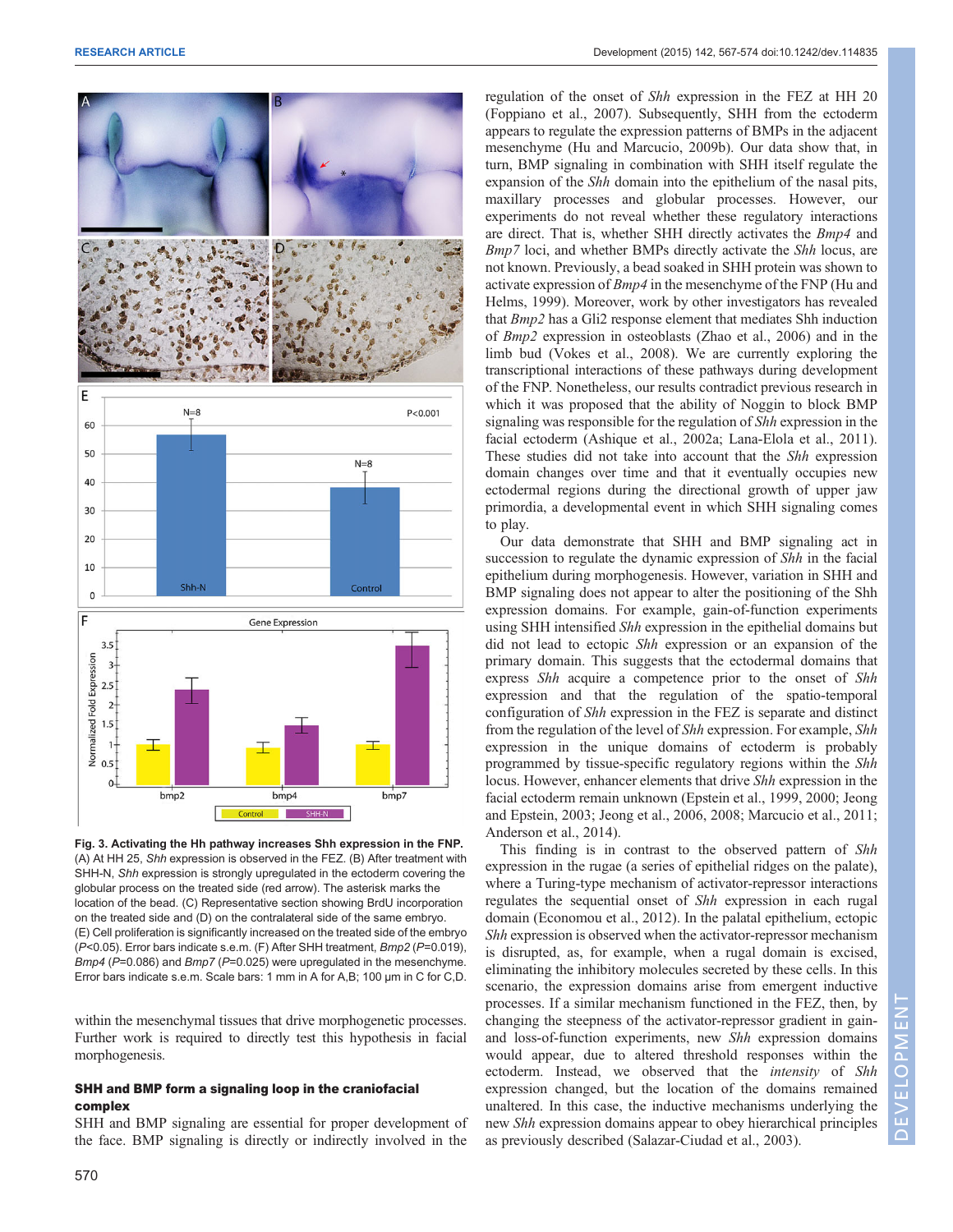<span id="page-4-0"></span>

Fig. 4. Blocking SHH signaling inhibits expansion of Shh expression. (A,B) Electroporation of HSP-lacZ illustrates that the ectoderm is specifically targeted. (arrow in B). (C) *Shh* expression in control and (D) treated embryos. *Shh* expression does not expand into the nasal pit or globular process on the side<br>electroporated with Ptc<sup>∆Loop2</sup>. (E) *Fgf8* expression in control a across the midline. (G) Wnt9b in control and (H) treated embryos shows no change in Wnt9b expression after blocking SHH signaling. (I) qPCR illustrates that Shh  $(P=0.013)$  and the downstream targets Ptc (P=0.021) and Gli1 (P=0.018) are significantly reduced after electroporation of Ptc<sup>ΔLoop2</sup>. Error bars indicate s.e.m. (J) Similarly, Bmp4 (P=0.038) and Bmp7 (P=0.078) expression levels were decreased in embryos after blocking SHH signaling, whereas and Bmp2 expression was unchanged at this time (P=0.129). Error bars indicate s.e.m. Scale bars: 1 mm in A,C-H; 400 µm in B.

Interestingly, a similar phenomenon is observed during the initial formation of the FEZ. We determined that SHH signaling within the brain [\(Marcucio et al., 2005; Hu and Marcucio, 2009a](#page-7-0)) and BMP signaling within the FNP ([Foppiano et al., 2007](#page-6-0)) and the neural crest cells [\(Hu and Marcucio, 2012\)](#page-7-0) act together to induce Shh expression in the ectoderm, thus giving rise to the formation of the FEZ. However, in our experiments, we never observed ectopic expression of Shh in the ectoderm, suggesting that the signals and cells appear to trigger a gene expression pattern that is inherent within the ectoderm itself. To date, the mechanisms underlying this phenomenon are unknown.

# Relationship of shape to normal and diseased phenotypes

The inability to establish ectopic domains of Shh expression or deviate significantly from the anatomical configuration of the FEZ during formation of the primary palate reflects the constraint placed on facial shape during this period of development. We have shown in a large comparative analysis of the development of the amniote face that a phylotypic stage exists around the time of palatal fusion [\(Young et al.,](#page-7-0) [2014\)](#page-7-0). At this time, facial shapes among amniotes converge in order for the primary palate to form, and after that, the faces are able to diverge into the array of morphologies present in adult amniotes. Our results suggest that spatial stability of the Shh expression domain in the facial ectoderm is a central feature of this constraint on variation during primary palate formation. Therefore, understanding how the Shh

expression domain is stabilized is crucial for unraveling the mechanistic basis for the minimization of morphological variation both within and among species during the formation of the face. Our results show that, whereas the level of Shh expression is dynamically regulated by SHH and BMP signaling, the spatial domain of the FEZ is not. Instead, other pathways or mechanisms must act to stabilize the spatial domain of the FEZ during the formation of the face. This mechanistic separation of the spatial domain of FEZ expression and regulation of the level of Shh expression in the FEZ helpsto explain the reduction in morphological variation during facial prominence fusion. Our results have revealed that levels of SHH and BMP signaling are important for proper development. For example, when we activated or suppressed the SHH pathway the resulting embryos produced clefts due to either hypo- or hyperplasia of the affected primordia. This agrees with our previous work, showing that shape is highly associated with successful fusion of the facial primordia. We propose that the resilience of the FEZ spatial expression domain contributes to the reduced shape variance observed at the time of prominence fusion among amniotes, as well as the high resilience to clefting phenotypes during development, but above or below a threshold of SHH signaling shapes can be generated that produce clefts.

In summary, we have determined that Shh expression in the facial ectoderm is dynamic. The expression domain unfolds in a very precise way as development proceeds, and the changing pattern of expression is regulated by a series of SHH and BMP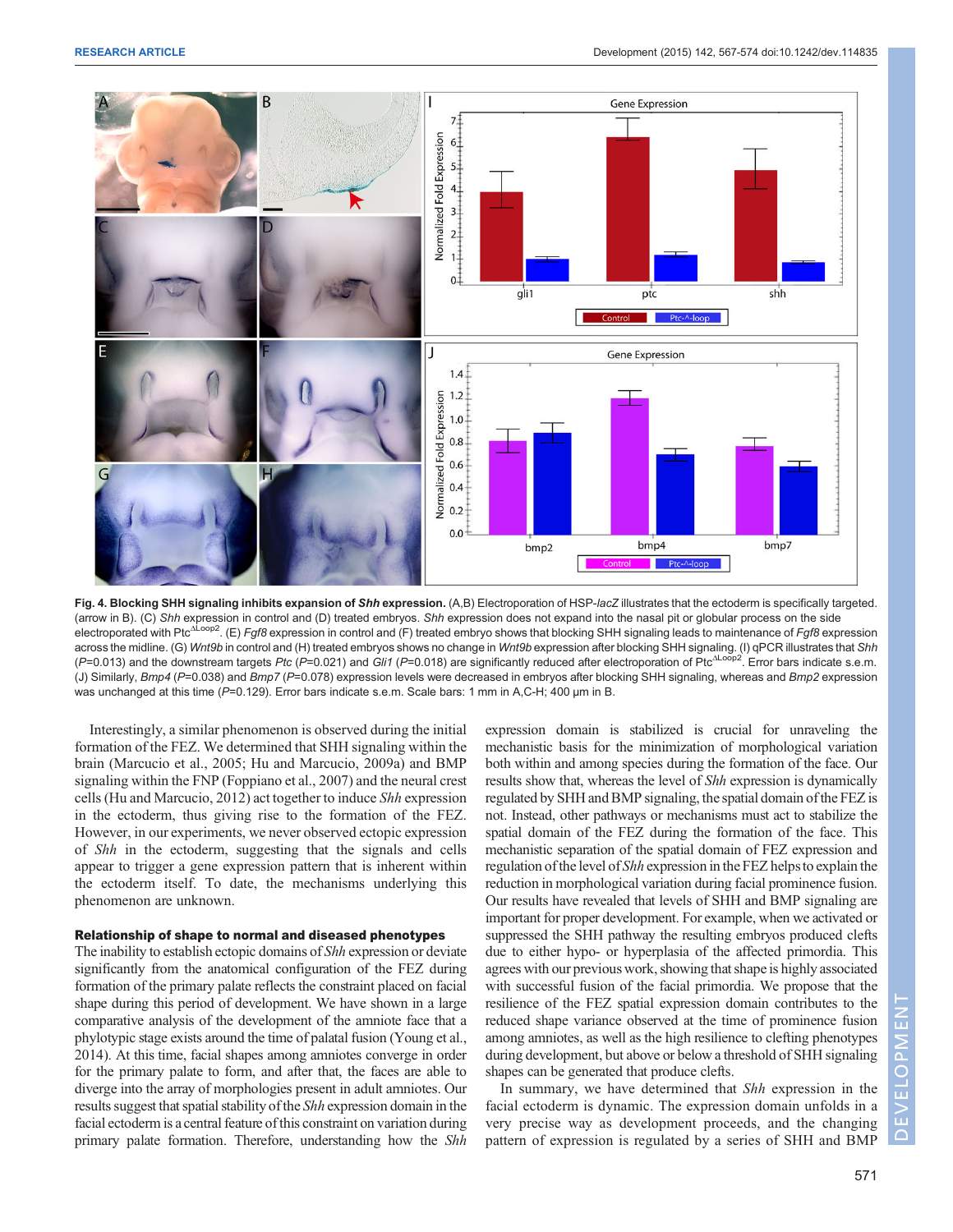<span id="page-5-0"></span>

Fig. 5. Blocking BMP signaling inhibits expansion of Shh expression. (A) Shh expression in normal embryos (see Fig. 6A for control embryos) and (B,C) in embryos treated with Noggin. Noggin prevents the expansion of the Shh expression domain into the globular process and nasal pit epithelium (N\* shows the location of the Noggin-soaked bead). (D) The Shh expression domain cannot be restored by placing a bead soaked in SHH-N (S\* shows the location of the SHH-soaked bead) after blocking BMP signaling with a Noggin bead. (E) After blocking BMP signaling, Bmp2 (P=0.047), Shh (P=0.028) and Ptc (P=0.038) expression levels were all decreased. Error bars indicate s.e.m. Scale bars: 0.5 mm in A for A,B; 1 mm in C for C,D.

signaling events. The role of SHH in promoting fusion of the facial primordia is essential for proper facial morphogenesis [\(Kurosaka](#page-7-0) [et al., 2014\)](#page-7-0). Understanding the precise mechanisms by which the Shh expression domain is positioned within the ectoderm will be a key step in understanding the molecular mechanisms that regulate morphogenesis of the upper jaw.

# MATERIALS AND METHODS

# Embryo preparation

Chick embryos were incubated at 39°C until either collection or experimentation. For FEZ analysis, chick embryos were harvested at HH 22, HH 25 and HH 26, and mouse embryos were harvested at E10.5, E11 and E11.5. Alternatively, chick embryos were prepared for surgery as described ([Hu and Marcucio, 2011\)](#page-7-0). All embryos were fixed in 4% paraformaldehyde, dehydrated in a graded series of methanol and stored at −20°C until analysis. The experiments conform to institutional and national regulatory standards that are applied for analysis of vertebrate embryos.

# Preparation and placement of beads

Affi-Gel Blue beads (70-140 mesh, 100-200 μm diameter; Bio-Rad) were rinsed four times in PBS and manually selected for uniform size. Beads were soaked in 0.1% bovine serum albumin (BSA), recombinant human BMP4



Fig. 6. BMPs appear to act downstream of SHH in regulating the expansion of Shh expression. (A) Shh expression in a control embryo (0.1% BSA-soaked beads; n=10), and (B) the reduction of Shh expression after blocking SHH signaling. (C) A bead soaked in BMP4 does not affect Shh expression or facial morphology. (D) A bead soaked in BMP4 restores Shh expression after blocking SHH signaling by electroporating Ptc<sup>ΔLoop2</sup>. Scale bar: 1 mm.

(4 μg/ml with 0.1% BSA; R&D Systems), recombinant human Noggin-N (250 μg/ml with 0.1% BSA; R&D Systems) or recombinant SHH-N (400 μg/ml with 0.1% BSA; Ontogeny) for  $\geq$ 1 h at 37°C. Prior to initiating experiments, we performed a dose-response experiment for BMP4 to determine a dose that did not induce apoptosis. Protein-soaked beads were stored at 4°C for a maximum of 1 week. Beads were placed into the right side of the FNP by accessing the face as described ([Hu and Marcucio, 2011](#page-7-0)).

## Electroporation

Ptc<sup>ΔLoop2</sup> [see [Briscoe et al. \(2001](#page-6-0)), concentration 3 μg/μl] or HSP-lacZ (concentration 3 μg/μl) were injected beneath the head at HH 15/16 and electroporated into the ectoderm using an Intracel TSS20 Ovodyne Electroporator (10 V, 5 pulses, pulse width=20).



Fig. 7. Blocking SHH signaling leads to cleft palate. (A) Lateral and (B) ventral view of a normal chick embryo at day 10. (C) Lateral and (D) ventral view of an embryo after blocking SHH signaling illustrates the cleft of the primary palate (red arrow in C) and a widening of the gap in the secondary palate (red arrow in D). The treated side is reduced in size. The dotted yellow line shows the size of the treated side of the upper jaw, and the combined dotted yellow and black lines indicate the normal size. Scale bar: 2 mm.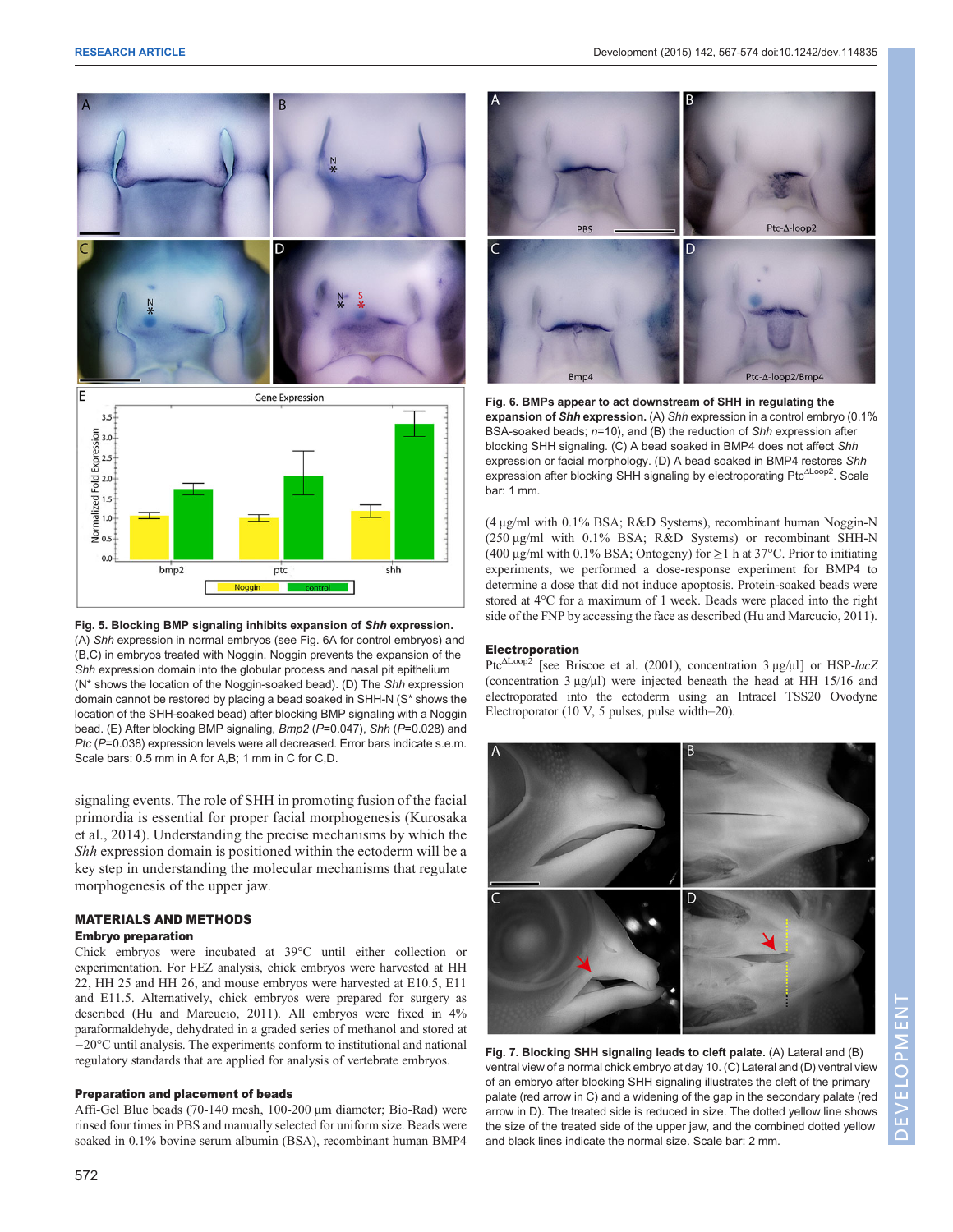#### <span id="page-6-0"></span>Geometric morphometrics

We collected chicken embryos  $(n=17)$  spanning the time period of initial facial morphogenesis (84-160 h of incubation), from initial prominence outgrowth through primary palate fusion. We scanned each embryo in a µCT 40 micro-CT scanner (Scanco) at a resolution of 12-20 µm. Reconstructed image stacks were converted into 3D objects in Amira 5.4 (Visage Imaging) and surfaces were landmarked in Landmark Editor 3.0 (Institute for Data Analysis and Visualization)  $(n=20)$ . We next imported the raw coordinates into MorphoJ (Klingenberg, 2011), and performed a Procrustes superimposition to minimize differences in orientation and scale. We next performed a multivariate regression of the Procrustes coordinates on age (hours of incubation), and utilized the resulting ageshape vector to project a representative early stage embryo (84 h) to 160 h of development.

## BrdU labeling and TUNEL

Twenty minutes prior to collection, 200 nl of bromodeoxyuridine (BrdU) labeling reagent (Invitrogen) was injected into the vitelline vein. Embryos were fixed, embedded and sectioned as described. BrdU-labeled cells were visualized on paraffin sections; detection of BrdU incorporation was assessed by immunohistochemistry following the manufacturer's instructions (Invitrogen). BrdU-incorporated cells were counted (Olympus) and the percentage of proliferating cells in the medial portion of the FNP was determined. Student's t-test was performed to determine statistical significance  $(P<0.05)$ . A terminal deoxynucleotidyl transferase dUTP nick end labeling (TUNEL) assay was performed according the manufacturer's instructions (Roche).

## In situ hybridization

In situ hybridization was performed on paraffin sections and whole embryos as described (Albrecht et al., 1997). Subclones of chick Shh, Wnt9b, Fgf8 and mouse Shh were linearized to transcribe digoxygeninlabeled antisense riboprobes. For whole mounts, tissues were hybridized with 0.5-1 μg/ml digoxygenin-labeled cRNA probes, and, after washing, were incubated with an alkaline phosphatase-conjugated anti-digoxygenin antibody (Boehringer). NBT/BCIP substrate (Roche) was used for color detection. For in situ hybridization on sections, tissues were hybridized with <sup>35</sup>S-labeled cRNA, washed, air-dried and coated with liquid emulsion (Kodak). The in situ hybridization signal was visualized as described previously (Albrecht et al., 1997).

### Total RNA preparation and qPCR

The FNP of embryos was dissected and subjected to 2 mg/ml dispase digestion on ice for 20 min. Neural ectoderm was separated from the surface ectoderm and mesenchyme using tungsten needles. Ectoderm and mesenchyme from individual embryos were used to create mRNA. RNA samples were isolated using an mRNeasy Kit (Qiagen). cDNA synthesis used Invitrogen Superscript III following the manufacturer's instructions. qPCR was performed using a Bio-Rad CFX96 real-time PCR machine. qPCR primers for specific genes are listed in [supplementary material](http://dev.biologists.org/lookup/suppl/doi:10.1242/dev.114835/-/DC1) [Table S1.](http://dev.biologists.org/lookup/suppl/doi:10.1242/dev.114835/-/DC1) Relative gene expression was calculated based on the 2−ΔCt method.  $\Delta C_t$  was calculated between each target gene and Gapdh as control. At least three biological replicates were prepared for all analyses and Student's t-test was used to assess significance.

#### Acknowledgements

Ptc<sup>ΔLoop2</sup> was a gift from Gary Struhl. We would like to thank all of the members of the Orthopaedic Trauma Institute, especially Gina Baldoza for constant support and Marta Linde for critical comments on the manuscript.

#### Competing interests

The authors declare no competing or financial interests.

#### Author contributions

D.H. and R.S.M. designed the research and conceived the experiments. D.H. performed all experimental manipulations. D.H., X.L., Y.X. and N.Y. collected the data. All authors analyzed the data and contributed to writing the paper.

#### Funding

This research was funded by the National Institutes of Health/National Institute of Dental and Craniofacial Research (NIH/NIDCR) [5R01-DE019638 to R.S.M. and B.H.; 2R01-DE018234 to R.S.M.]. Deposited in PMC for release after 12 months.

# Supplementary material

Supplementary material available online at <http://dev.biologists.org/lookup/suppl/doi:10.1242/dev.114835/-/DC1>

#### References

- [Abzhanov, A., Cordero, D. R., Sen, J., Tabin, C. J. and Helms, J. A.](http://dx.doi.org/10.1111/j.1741-4520.2007.00162.x) (2007). [Cross-regulatory interactions between Fgf8 and Shh in the avian frontonasal](http://dx.doi.org/10.1111/j.1741-4520.2007.00162.x) prominence. [Congenit. Anom.](http://dx.doi.org/10.1111/j.1741-4520.2007.00162.x) 47, 136-148.
- Ahtiainen, L., Lefebvre, S., Lindfors, P. H., Renvoisé, E., Shirokova, V., [Vartiainen, M. K., Thesleff, I. and Mikkola, M. L.](http://dx.doi.org/10.1016/j.devcel.2014.02.003) (2014). Directional cell [migration, but not proliferation, drives hair placode morphogenesis.](http://dx.doi.org/10.1016/j.devcel.2014.02.003) Dev. Cell 28, [588-602.](http://dx.doi.org/10.1016/j.devcel.2014.02.003)
- Albrecht, U. E. G., Helms, J. A. and Lin, H. (1997). Visualization of gene expression patterns by in situ hybridization. In Molecular and Cellular Methods in Developmental Toxicology (ed. G. P. Daston), pp. 24-48. Boca Raton, FL: CRC Press.
- [Anderson, E., Devenney, P. S., Hill, R. E. and Lettice, L. A.](http://dx.doi.org/10.1242/dev.108480) (2014). Mapping the [Shh long-range regulatory domain.](http://dx.doi.org/10.1242/dev.108480) Development 141, 3934-3943.
- Ashique, A. M., Fu, K. and Richman, J. M. (2002a). Endogenous bone morphogenetic proteins regulate outgrowth and epithelial survival during avian lip fusion. Development 129, 4647-4660.
- Ashique, A. M., Fu, K. and Richman, J. M. (2002b). Signalling via type IA and type IB bone morphogenetic protein receptors (BMPR) regulates intramembranous bone formation, chondrogenesis and feather formation in the chicken embryo. Int. J. Dev. Biol. 46, 243-253.
- [Boehm, B., Westerberg, H., Lesnicar-Pucko, G., Raja, S., Rautschka, M.,](http://dx.doi.org/10.1371/journal.pbio.1000420) [Cotterell, J., Swoger, J. and Sharpe, J.](http://dx.doi.org/10.1371/journal.pbio.1000420) (2010). The role of spatially controlled [cell proliferation in limb bud morphogenesis.](http://dx.doi.org/10.1371/journal.pbio.1000420) PLoS Biol. 8, e1000420.
- [Briscoe, J., Chen, Y., Jessell, T. M. and Struhl, G.](http://dx.doi.org/10.1016/S1097-2765(01)00271-4) (2001). A hedgehog-insensitive [form of patched provides evidence for direct long-range morphogen activity of](http://dx.doi.org/10.1016/S1097-2765(01)00271-4) [sonic hedgehog in the neural tube.](http://dx.doi.org/10.1016/S1097-2765(01)00271-4) Mol Cell. 7, 1279-1291.
- [Brugmann, S. A., Goodnough, L. H., Gregorieff, A., Leucht, P., ten Berge, D.,](http://dx.doi.org/10.1242/dev.005132) [Fuerer, C., Clevers, H., Nusse, R. and Helms, J. A.](http://dx.doi.org/10.1242/dev.005132) (2007). Wnt signaling [mediates regional specification in the vertebrate face.](http://dx.doi.org/10.1242/dev.005132) Development 134, [3283-3295.](http://dx.doi.org/10.1242/dev.005132)
- [Chong, H. J., Young, N. M., Hu, D., Jeong, J., McMahon, A. P., Hallgrimsson, B.](http://dx.doi.org/10.1002/dvdy.23726) and Marcucio, R. S. [\(2012\). Signaling by SHH rescues facial defects following](http://dx.doi.org/10.1002/dvdy.23726) [blockade in the brain.](http://dx.doi.org/10.1002/dvdy.23726) Dev. Dyn. 241, 247-256.
- [Cordero, D., Marcucio, R., Hu, D., Gaffield, W., Tapadia, M. and Helms, J. A.](http://dx.doi.org/10.1172/JCI200419596) [\(2004\). Temporal perturbations in sonic hedgehog signaling elicit the spectrum of](http://dx.doi.org/10.1172/JCI200419596) [holoprosencephaly phenotypes.](http://dx.doi.org/10.1172/JCI200419596) J. Clin. Invest. 114, 485-494.
- [Duprez, D., Bell, E. J. d. H., Richardson, M. K., Archer, C. W., Wolpert, L.,](http://dx.doi.org/10.1016/0925-4773(96)00540-0) [Brickell, P. M. and Francis-West, P. H.](http://dx.doi.org/10.1016/0925-4773(96)00540-0) (1996). Overexpression of BMP-2 and [BMP-4 alters the size and shape of developing skeletal elements in the chick limb.](http://dx.doi.org/10.1016/0925-4773(96)00540-0) [Mech. Dev.](http://dx.doi.org/10.1016/0925-4773(96)00540-0) 57, 145-157.
- [Economou, A. D., Ohazama, A., Porntaveetus, T., Sharpe, P. T., Kondo, S.,](http://dx.doi.org/10.1038/ng.1090) [Basson, M. A., Gritli-Linde, A., Cobourne, M. T. and Green, J. B. A.](http://dx.doi.org/10.1038/ng.1090) (2012). [Periodic stripe formation by a Turing mechanism operating at growth zones in the](http://dx.doi.org/10.1038/ng.1090) [mammalian palate.](http://dx.doi.org/10.1038/ng.1090) Nat. Genet. 44, 348-351.
- Ede, D. A., Flint, O. P. and Teague, P. (1975). Cell proliferation in the developing wing-bud of normal and talpid3 mutant chick embryos. J. Embryol. Exp. Morphol. 34, 589-607.
- Epstein, D. J., McMahon, A. P. and Joyner, A. L. (1999). Regionalization of Sonic hedgehog transcription along the anteroposterior axis of the mouse central nervous system is regulated by Hnf3-dependent and -independent mechanisms. Development 126, 281-292.
- Epstein, D. J., Martinu, L., Michaud, J. L., Losos, K. M., Fan, C. and Joyner, A. L. (2000). Members of the bHLH-PAS family regulate Shh transcription in forebrain regions of the mouse CNS. Development 127, 4701-4709.
- [Ferretti, E., Li, B., Zewdu, R., Wells, V., Hebert, J. M., Karner, C., Anderson,](http://dx.doi.org/10.1016/j.devcel.2011.08.005) [M. J., Williams, T., Dixon, J., Dixon, M. J. et al.](http://dx.doi.org/10.1016/j.devcel.2011.08.005) (2011). A conserved Pbx-Wnt[p63-Irf6 regulatory module controls face morphogenesis by promoting epithelial](http://dx.doi.org/10.1016/j.devcel.2011.08.005) [apoptosis.](http://dx.doi.org/10.1016/j.devcel.2011.08.005) Dev. Cell 21, 627-641.
- [Foppiano, S., Hu, D. and Marcucio, R. S.](http://dx.doi.org/10.1016/j.ydbio.2007.09.016) (2007). Signaling by bone [morphogenetic proteins directs formation of an ectodermal signaling center that](http://dx.doi.org/10.1016/j.ydbio.2007.09.016) [regulates craniofacial development.](http://dx.doi.org/10.1016/j.ydbio.2007.09.016) Dev. Biol. 312, 103-114.
- [Francis-West, P. H., Tatla, T. and Brickell, P. M.](http://dx.doi.org/10.1002/aja.1002010207) (1994). Expression patterns of the [bone morphogenetic protein genes Bmp-4 and Bmp-2 in the developing chick](http://dx.doi.org/10.1002/aja.1002010207) [face suggest a role in outgrowth of the primordia.](http://dx.doi.org/10.1002/aja.1002010207) Dev. Dyn. 201, 168-178.
- [Geetha-Loganathan, P., Nimmagadda, S., Antoni, L., Fu, K., Whiting, C. J.,](http://dx.doi.org/10.1002/dvdy.21934) [Francis-West, P. and Richman, J. M.](http://dx.doi.org/10.1002/dvdy.21934) (2009). Expression of WNT signalling [pathway genes during chicken craniofacial development.](http://dx.doi.org/10.1002/dvdy.21934) Dev. Dyn. 238, [1150-1165.](http://dx.doi.org/10.1002/dvdy.21934)